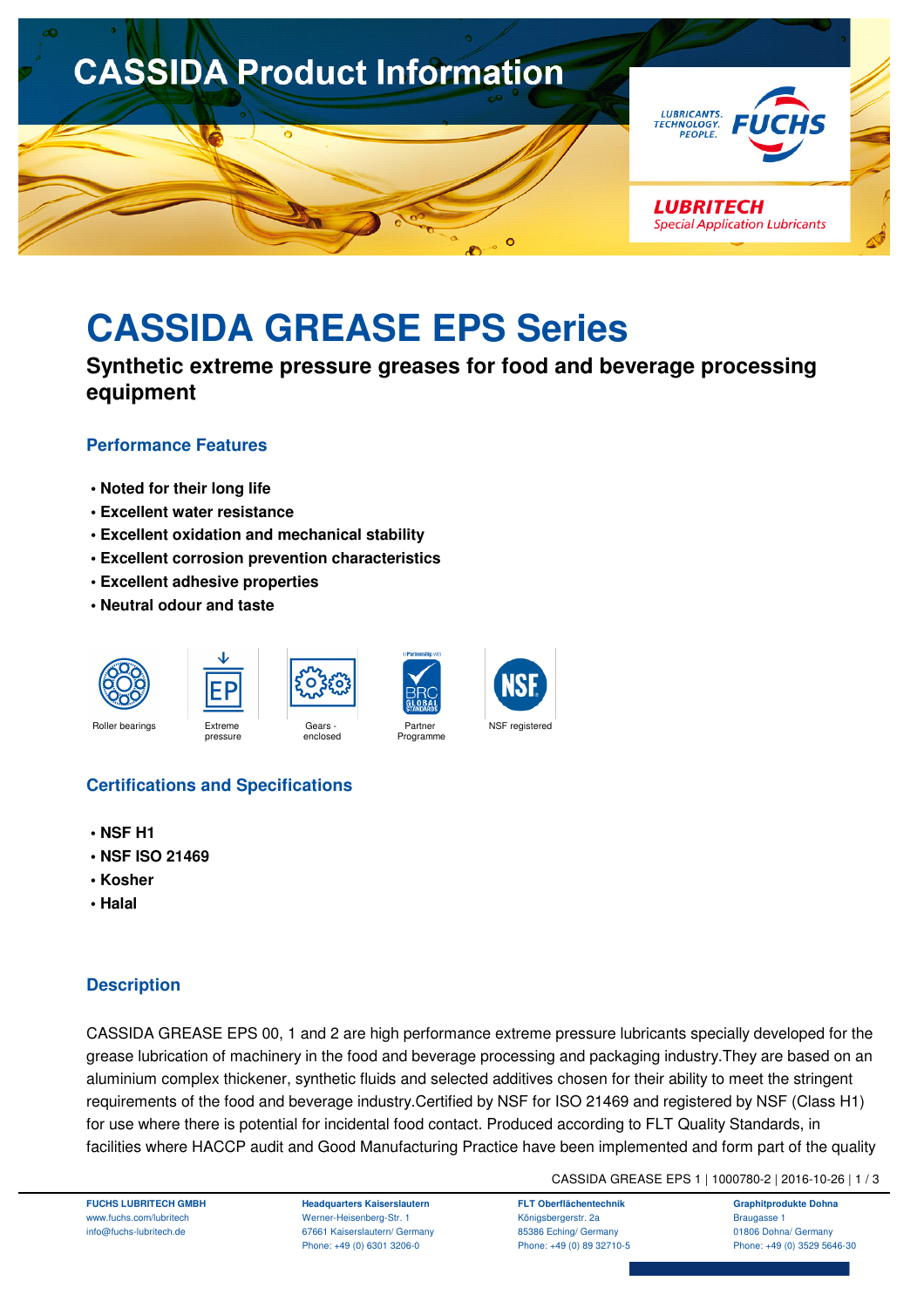

and hygiene management systems ISO 9001 and ISO 21469.

# **Applications**

- Enclosed industrial gearboxes (EPS 00|1)
- Automatic, centralised lubrication systems (EPS 00|1)
- Plain and rolling element bearings (EPS 1)
- Rolling element and plain bearings (EPS 2)
- Joints, linkages and slides (EPS 2)
- Recommended for a wide range of applications (EPS 2)

CASSIDA GREASES EPS may also be used as protective anti-rust films and as release agents on gaskets and seals of tank closures.

#### **Seal and Paint Compatibility**

Compatible with the elastomers, gaskets, seals and paints normally used in food machinery lubrication systems.

#### **Handling and Storage**

All food grade lubricants should be stored separately from other lubricants, chemical substances and foodstuffs and out of direct sunlight or other heat sources. Store between 0 °C and +40 °C. Provided that the product has been stored under these conditions we recommend that the product be used within 3 years from the date of manufacture. Upon opening a pack, the product must be used within 2 years (or within 3 years of date of manufacture, whichever is the sooner).

**FUCHS LUBRITECH GMBH** www.fuchs.com/lubritech info@fuchs-lubritech.de

**Headquarters Kaiserslautern** Werner-Heisenberg-Str. 1 67661 Kaiserslautern/ Germany Phone: +49 (0) 6301 3206-0

CASSIDA GREASE EPS 1 | 1000780-2 | 2016-10-26 | 2 / 3

**FLT Oberflächentechnik** Königsbergerstr. 2a 85386 Eching/ Germany Phone: +49 (0) 89 32710-5

**Graphitprodukte Dohna** Braugasse 1 01806 Dohna/ Germany Phone: +49 (0) 3529 5646-30